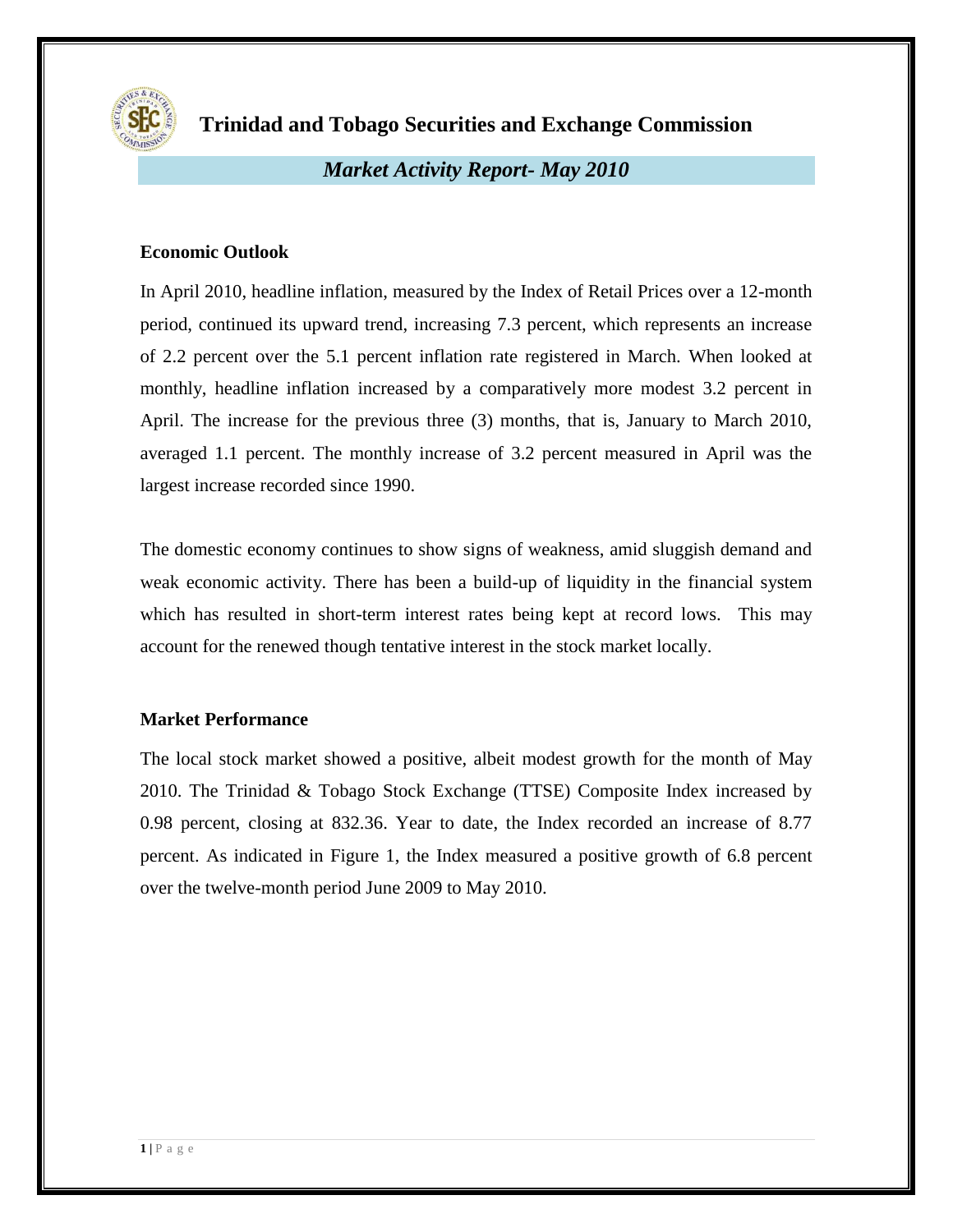**Figure 1: TTSE Composite Index – June 2009 to May 2010**



In terms of share price, there were twelve (12) advances for the month, one less than the thirteen of last month, and three (3) declines. The biggest gainer was National Flour Mills which saw an 11.11 percent increase in its share price over the period, closing at \$1.00 while Capital and Credit Financial Group experienced a 35.14 percent decline in its share price, the largest fall in share price for May.

#### **Performance of Cross Listed Companies**

There was a very small difference in performance between cross listed and domestic companies, both registering positive performances when taken as a group, with the cross listed not faring quite as well as their domestic counterparts. The Cross Listed Index advanced 0.80 percent, whereas the All T&T Index registered an increase of 0.93 percent. Four (4) of the cross-listed companies registered increases in their share price, namely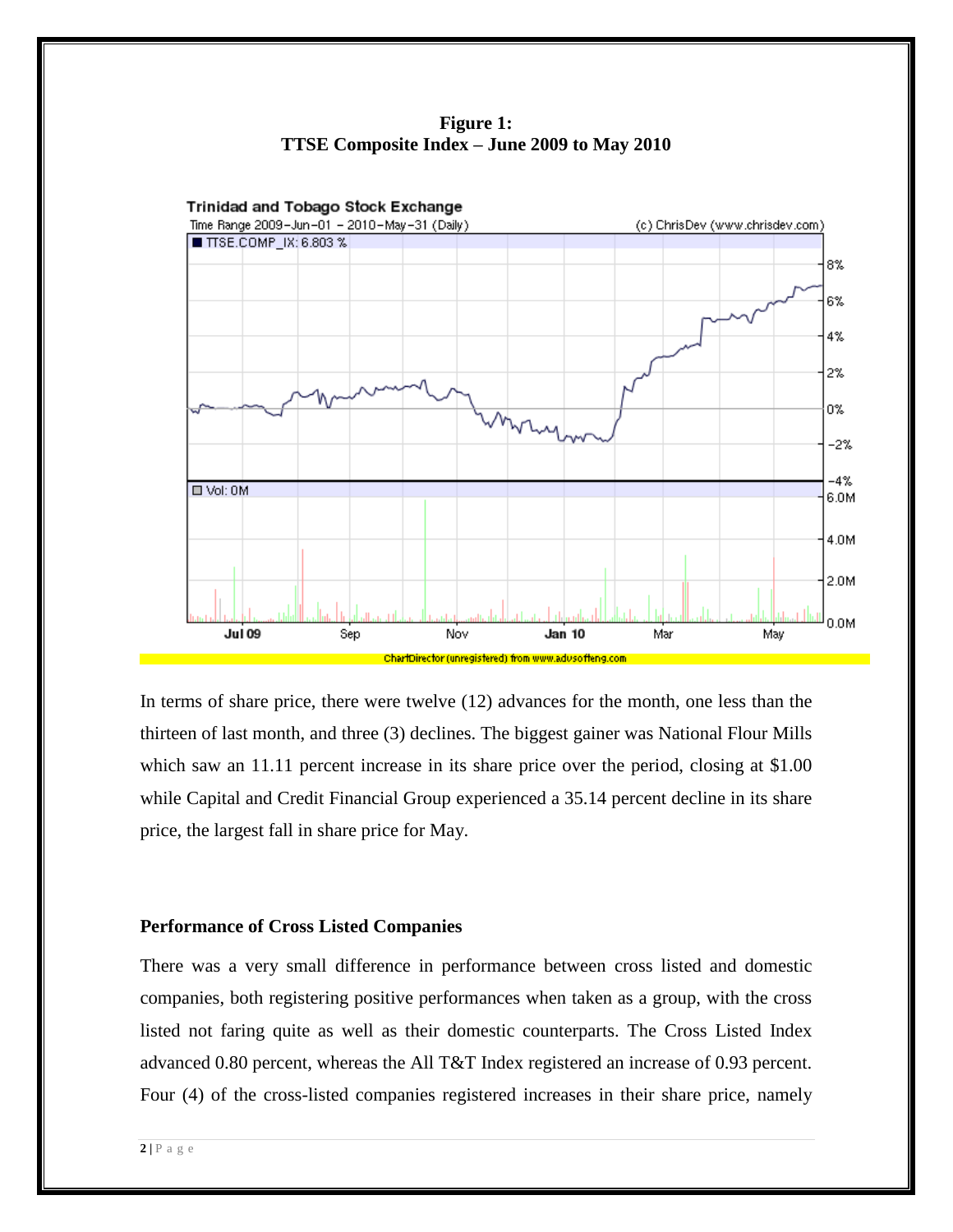National Commercial Bank of Jamaica (8%), Grace Kennedy Limited (4.44%), Jamaica Money Market Brokers (3.13%) and First Caribbean International Bank Limited (0.13%). Both Capital and Credit Financial Group and Sagicor Financial Corporation suffered declines over the month, of 35.14 percent and 0.97 percent respectively.

## **Trading Activity**

Both the volume and value of trading activity increased significantly in the month of May when compared to the previous month. Trading volumes registered a 57 percent increase while there was a considerable 210 percent increase in the value of equities traded (**see Table 1 below**). As in the previous month Jamaica Money Market Brokers (JMMB) dominated trading volumes with 2,936,364 shares traded, followed by Guardian Holdings Limited with 987,590 shares traded.

|                      | <b>April</b> | <b>May</b>  | <b>May</b>  | <b>Month to Month</b> | Year-on-year  |
|----------------------|--------------|-------------|-------------|-----------------------|---------------|
|                      | 2010         | 2010        | 2009        | <b>Change</b>         | <b>Change</b> |
| Volume of            | 6,273,144    | 9,848,640   | 7,378,781   | 3,575,496             | (2,469,859)   |
| Trading              |              |             |             | 57%                   | (33%)         |
|                      |              |             |             |                       |               |
| Value of             | 42,806,083   | 132,547,908 | 178,511,993 | 89,741,825            | 45,964,085    |
| Trading (\$)         |              |             |             | 210%                  | 26%           |
|                      |              |             |             |                       |               |
| <b>Average Daily</b> | 298,721      | 492,432     | 351,371     | 193,711               | (141,061)     |
| Volume               |              |             |             | 65%                   | $(40\%)$      |
|                      |              |             |             |                       |               |
| <b>Average Daily</b> | 2,038,385    | 6,627,395   | 8,500,571   | 4,589,010             | 1,873,176     |
| Value $(\$)$         |              |             |             | 225%                  | 22%           |
|                      |              |             |             |                       |               |

**Table 1: Monthly and yearly comparison of trading volumes and values: May 2010**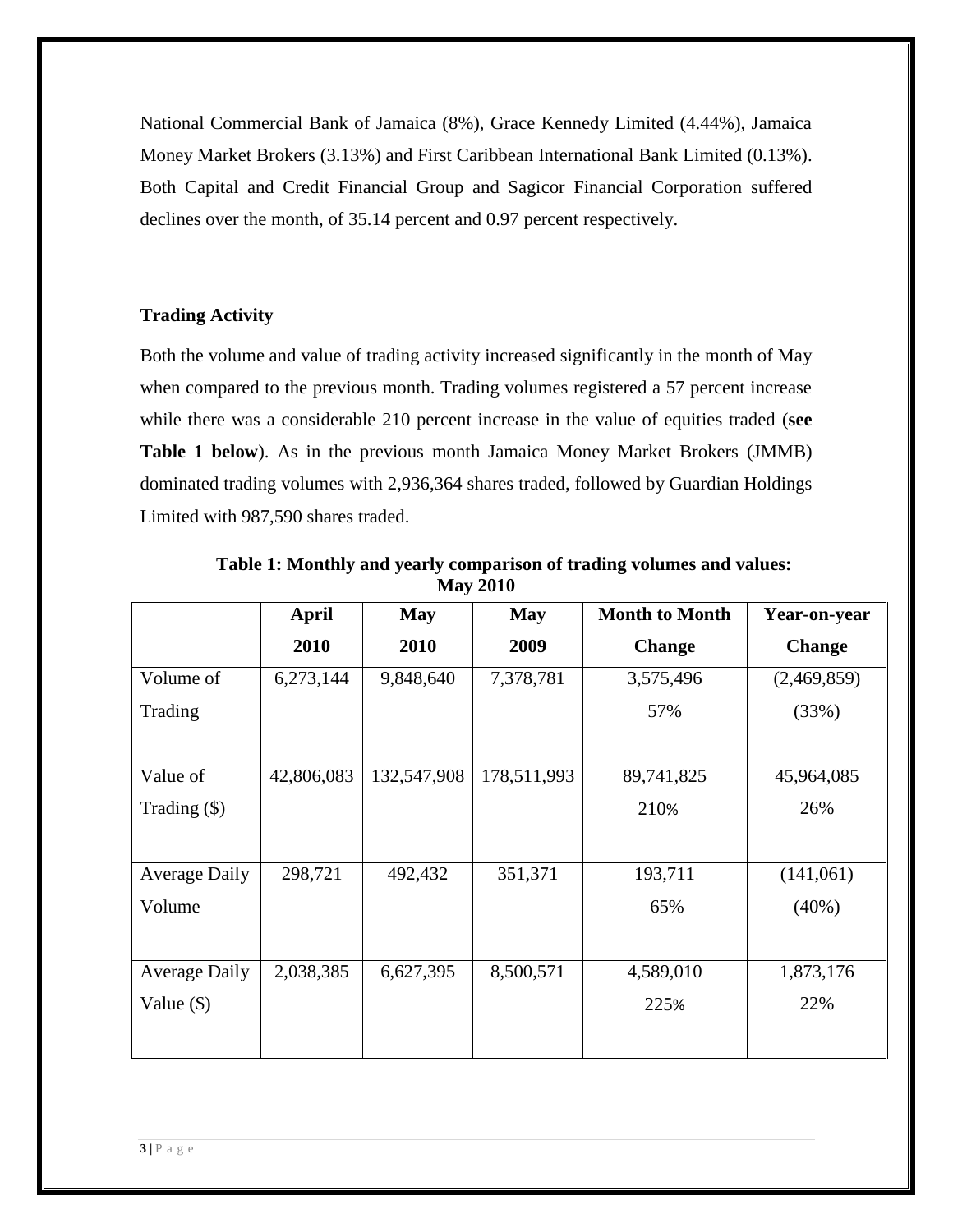#### **Bond Market**

#### Secondary Bond Market

There was very little trading on the secondary bond market during the month of May. Trading took place on only two (2) of the twenty (20) possible trading days. The volume of trade totaled 40,000, for a value of \$42.1 million. This compares unfavorably with the previous month's activity, representing an 87 percent fall in terms of value.

There was no trading on the primary bond market.

### **Regional**

### **The Jamaica Stock Market**



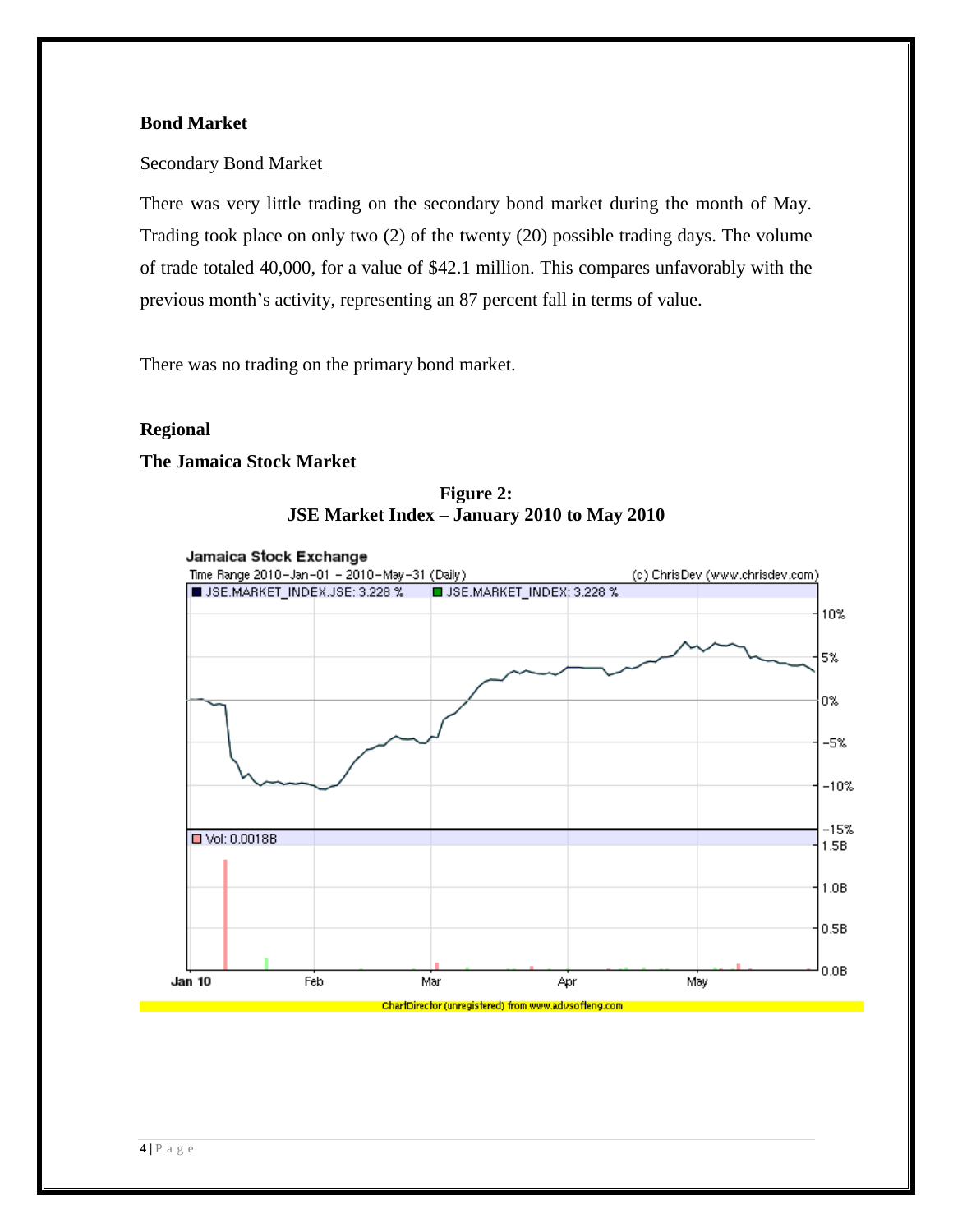The JSE Market Index lost 2.4 percent during the month of May, the worst performance among the three regional markets, reversing a positive trend that had begun in February. Notwithstanding this decrease, the Jamaican stock market recorded an overall increase of 3.23 percent for the year to date. (**see Figure 2 above**). For the twelve-month period ending May 31, the Index increased 3.91 percent, a more modest performance when compared to the Trinidad stock market.

Trading activity increased from the month of April by 34.5 percent, a sharp decline in increase when compared to that of April over March when an increase of 288 percent was registered. National Commercial Bank of Jamaica Limited led in terms of volume, accounting for 49.93 percent of the total. Jamaica Broilers Limited followed with 13.34 percent of total volume traded.

#### **Barbados Stock Market**

The Barbados stock market continued on its downward path, declining by a modest 0.99 percent during the month of May and by a more substantial 4.68 percent for the year to date. For the year June 2009 to May 2010, the stock market measured a not inconsiderable 11.01 percent fall, the only market to show a decline over that period among the three (3) major regional markets.

The BSE Composite Index registered a minor increase within the first week of the month, increasing 0.72 percent, before declining 1.14 percent in one day of trading immediately following. Thereafter, it continued to fall, decreasing by a further 0.59 percent for the next eight (8) days of trading, before trading flat to the end of the month.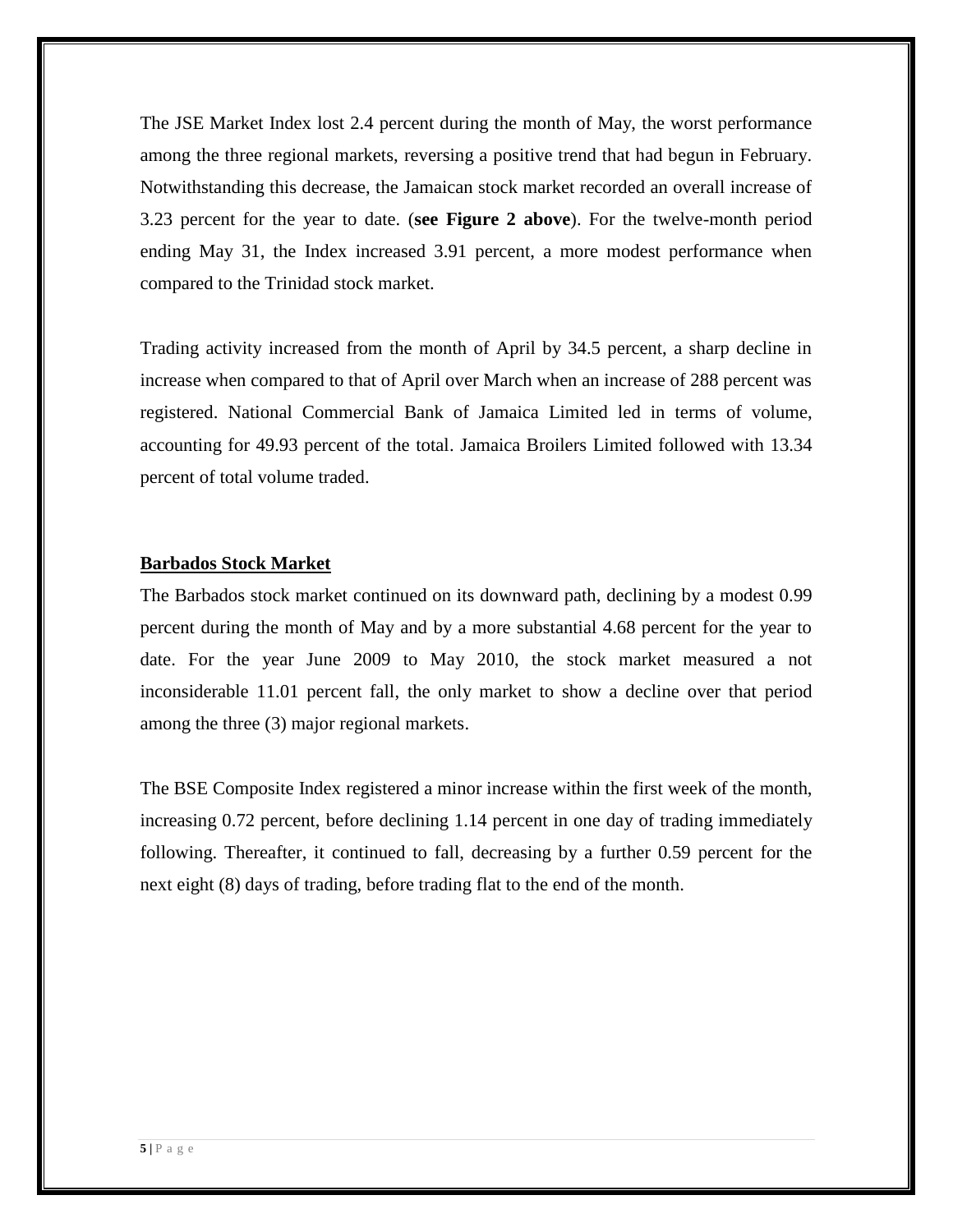**Figure 3: Twelve Month Performance of the BSE Market Index**



### **International Developments**

Due in no small part to events in the Greek economy, global stock markets experienced considerable volatility during the month of May.

All seven major international stock market indices looked at registered declines for the month with the US Dow Jones Industrial Average suffering the greatest loss, declining by 9.1 percent, followed by the Japanese Nikkei which declined by 8.67 percent. India's BSE Sensex suffered the least, declining 2.54 percent.

Year to date, these indices performed just as poorly, though to differing degrees. The worst performers were the emerging market indices, with the Shanghai Composite falling 20.09 percent for the year and the Brazilian Bovespa coming in a distant second,